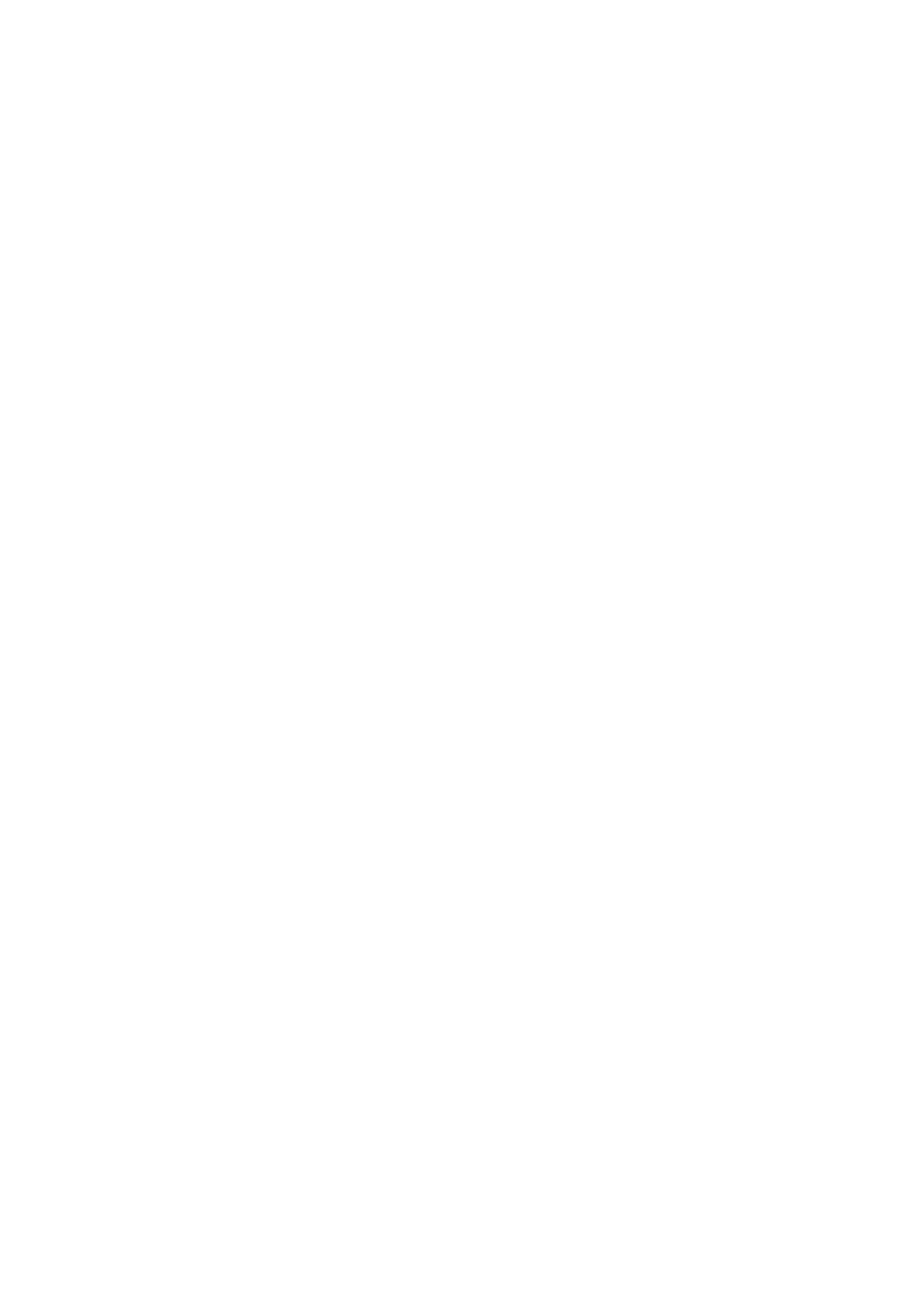# **Controls and Indicators**



- 1. High efficiency antenna
- 2. Belt Clip
- 3. Battery door
- 4. PTT (Push-To-Talk) PTT button
- 5. Lamp/Monitor MON button
- 6. External earset-microphone jack
- 7. Key Lock or button
- 8. Channel UP button
- 9. Channel DOWN button
- 10. Built-in Microphone
- 11. Backlighted LCD display
- 12. ON-OFF @ button
- 13. Call Tone C button
- 14. Volume UP A button
- 15. Volume DOWN button
- 16. Menu button
- 17. Built-in Speaker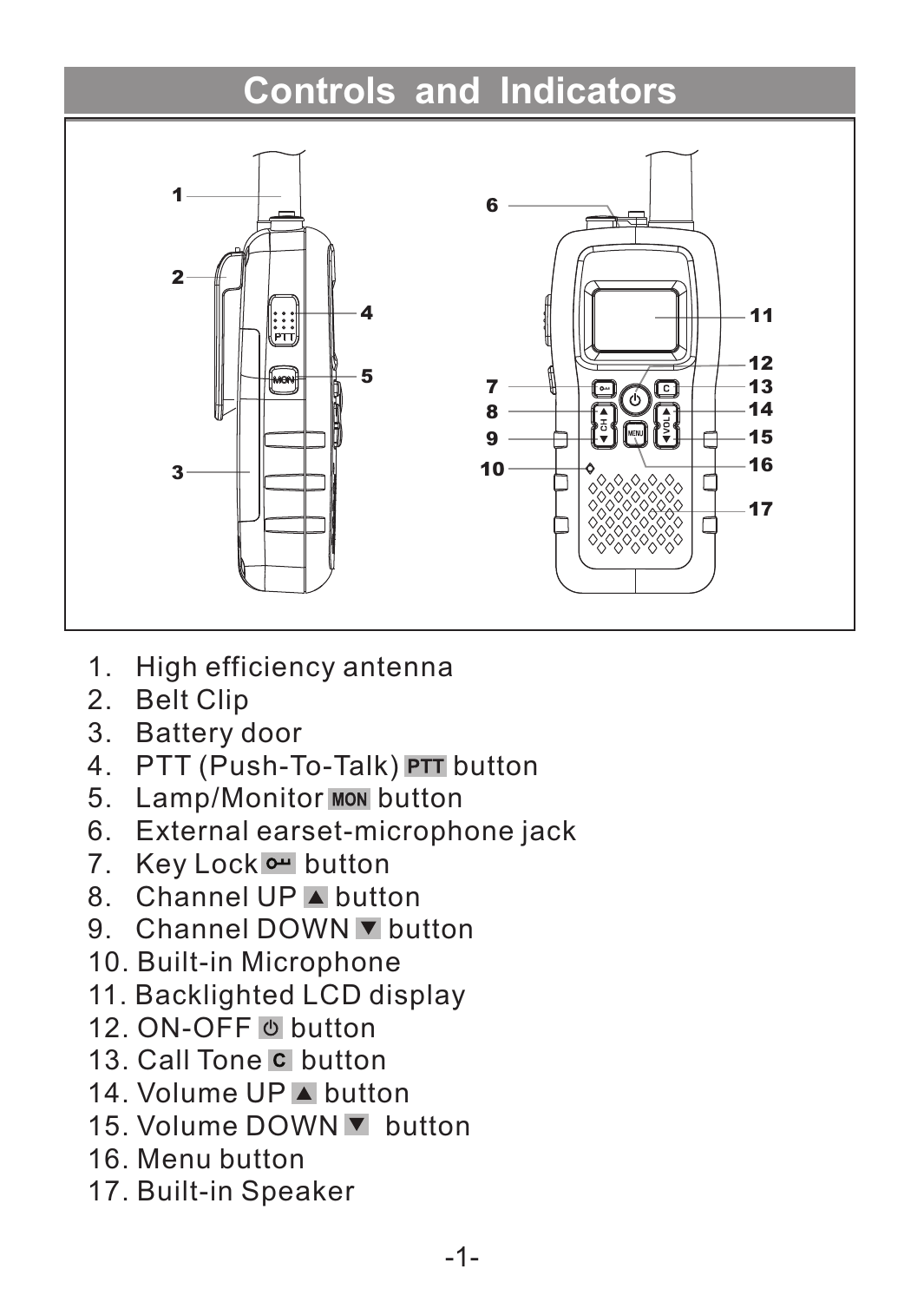# **LCD Display**



- A. Keypad LOCK icon is lighted when buttons are locked.
- B. TX icon is lighted on when the radio is in transmit mode.
- C. RX icon is lighted on when the radio is in receive mode.
- D. DW icon Dual Watch function
- E.Scan icon Automatic channels or CTCSS code scanning
- F. LO icon Transmitter Low Power icon
- G. Keypad Beep Tone icon
- H. VOX (handsfree use) icon
- I. CTCSS Code number(1-38)
- J. REP icon is lighted when the repeater function is activated.
- K. Selected Channel Indication (1-80)
- L. Stop Watch function icon
- M. Power save function icon
- N. Roger Beep function icon
- O. Battery Status Indicator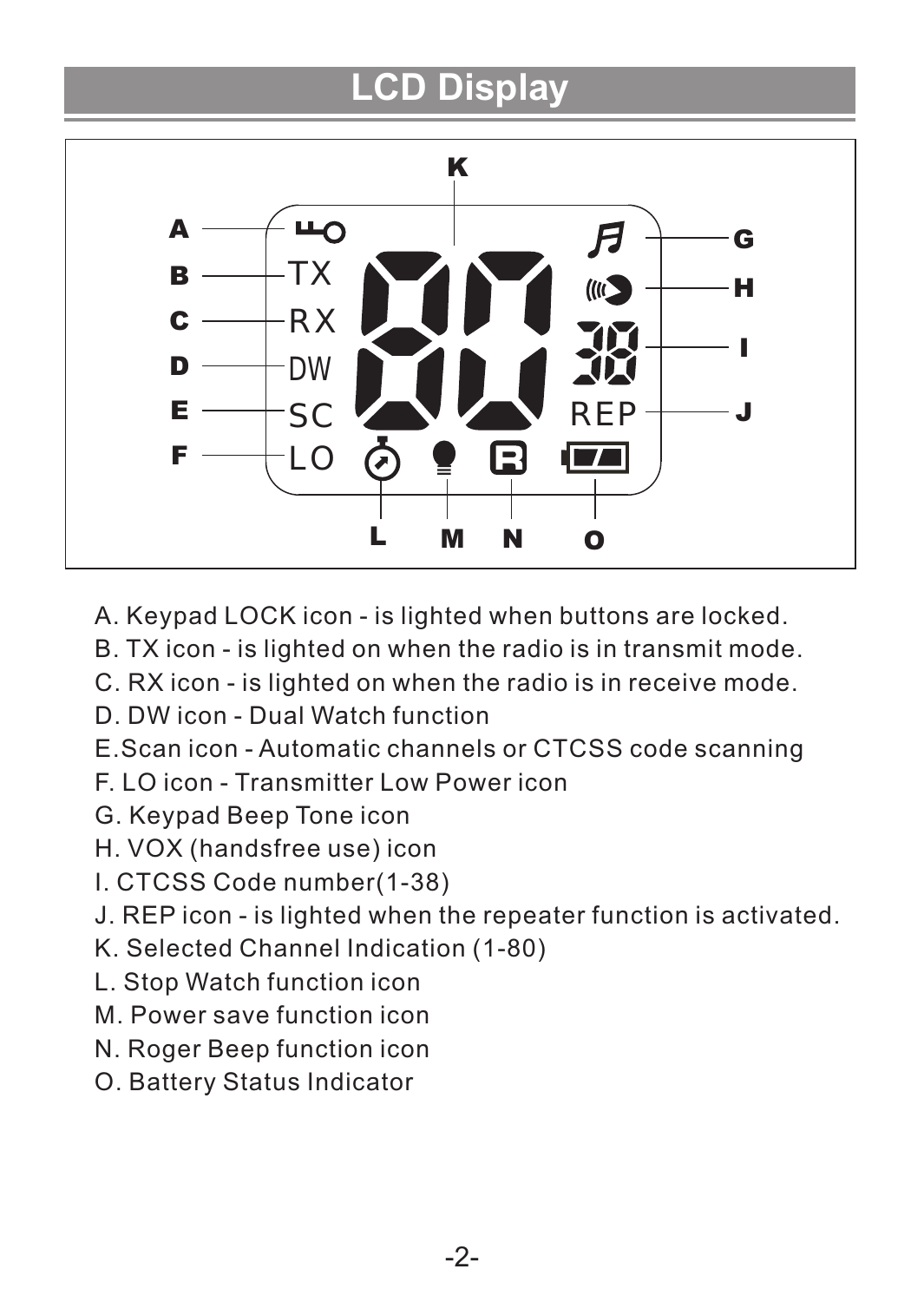# **Feature**

- FM transmission Frequency:476.425 - 477.4125MHz 1~88 channels
- 0.5W/3W output power selection
- TOT timer
- External headset ( earphone, microphone and ext PTT)
- $\bullet$  VOX function ( off, 1,2,3,4,5)
- Call tone melody (5 songs )
- LCD back-light function
- $\bullet$ Automatic squelch function
- Key lock function  $\bullet$
- $\bullet$ Key tone function (selectable on/off)
- Roger tone function ( selectable on/off)  $\bullet$
- $\bullet$ Auto power saver /w indication
- Tx and Rx icon
- Dual watch function
- Scan channel
- Stop watch function (<59'59")
- IPX7\* water proof
- 950mAh Li-ion battery pack  $\bullet$
- Charging indication (icon flashing)
- Cigarette car charger plug (optional)

**IPX7-** The short-time immersion test - Leaching tank. Its size should be make the sample in the leaching tank, the distance to the surface at the bottom of the sample at least 1 m. At the top of the sample to the surface at least for 30 minutes from a distance of 0.15 m.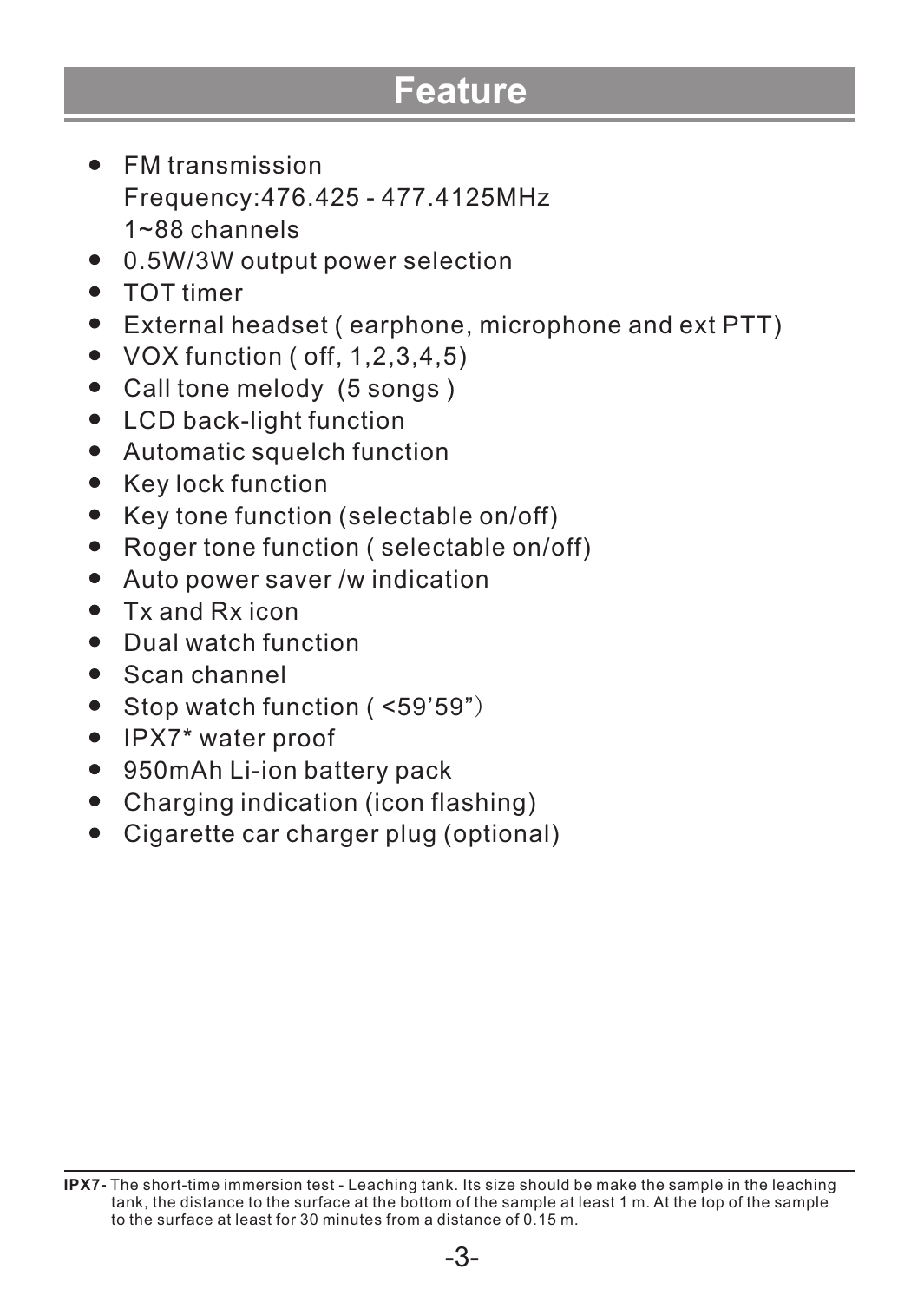# **Installation**

- 1. Removing the Belt Clip
	- a. Pull the Belt Clip Latch away from the unit.
	- b. While pulling the Belt Clip Latch, push up the Belt Clip as shown in Figure 1.
- 2. Installing the Belt Clip
	- a. Slide the Belt Clip into the slot as shown in Figure 2.
	- b. A "click" indicates the Belt Clip is locked into position.



- 3. Installing the supplied Li-ion Rechargeable Battery .
	- a. Unscrew the screw and then remove the battery door;
	- b. Insert the battery connector in the connector located inside the battery com partment and install the battery pack;
		- c. Re-install the battery door and tighten the screw.





Figure 4 Figure 5

4. Charging the Rechargeable Battery pack.

Recommend to turning OFF the unit while charging. Charge the Battery pack 10-14 hrs. prior to initial use.

When the battery capacity is low, the bA Lo indication and the battery status icon will flash on the LCD display. Recharge the battery pack at this time, please refer to the following item "BATTERY CHARGING".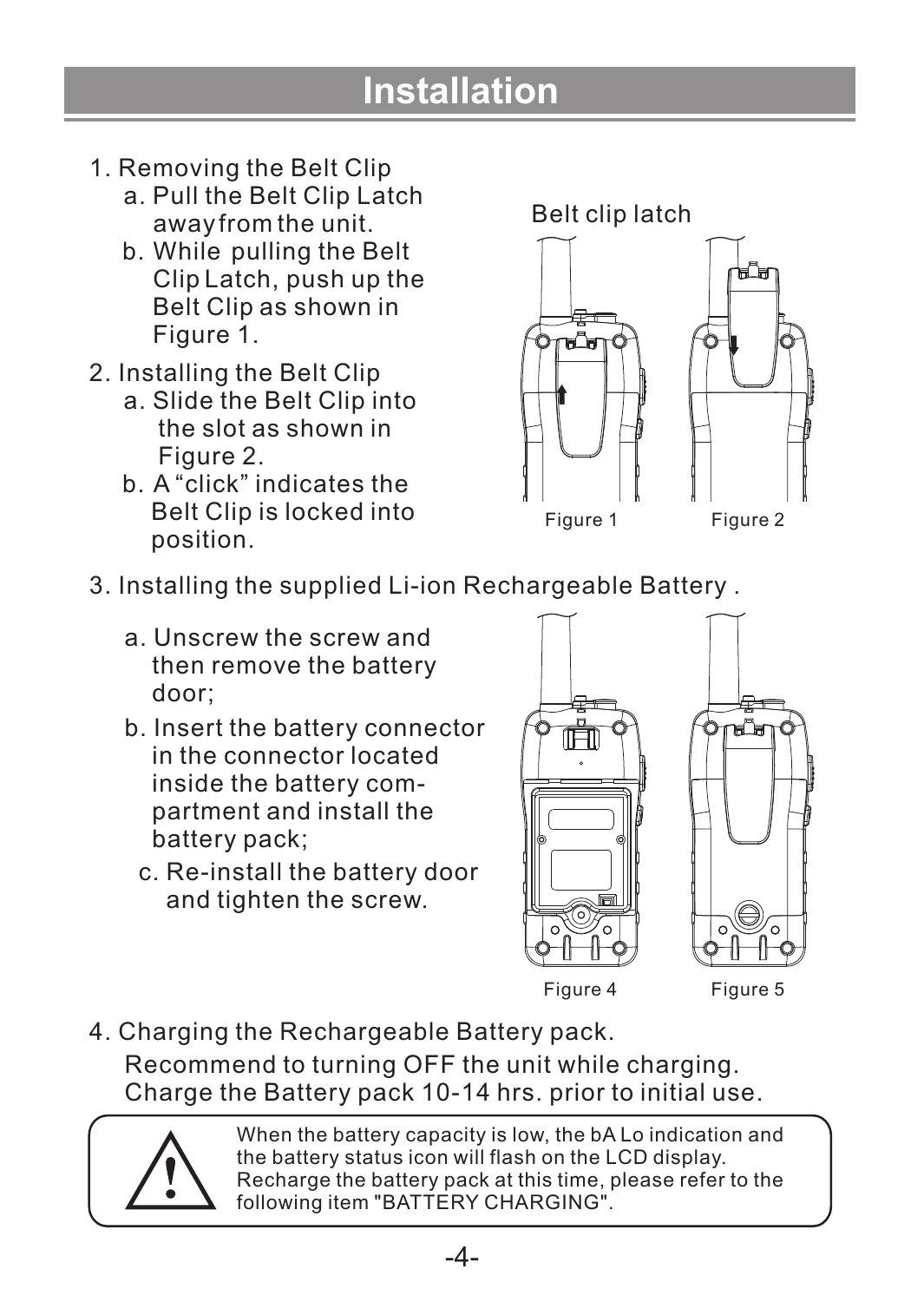#### *Battery Charging*

The units must be used with original Charger Base and AC -DC Adaptor.

\* AC -DC Adaptor: input 230V AC 50Hz - Output 12V DC 200mA.

- 1. Turn the unit OFF (Recommend to turning OFF the unit while charging).
- 2. Install original Rechargeable Battery Pack into the battery compartment of unit.
- 3. Connect the jack of the AC-DC adaptor to the socket at the back of the charger base (make sure the jack has been fully inserted into the socket with some force). Connect the AC-DC adaptor to the mains power supply.
- 4. Place the unit into the Charger Base.
- 5. The LED Indicators on the Charger Base will turn RED once electricity get connected.
- 6. The LED will turn Green when the battery is fully charged.
- 7. Unplug the Adaptor. Turn the unit ON.





**The charger base is not water proof, ensure the radio is dry before connecting to the charger.**

#### **NOTE:**

- 1. LED Indicators on the charger base will NOT turn OFF automatically, except take out the unit from the charger base and disconnect the electricity.
- 2. It takes approximately 6 hours to fully charge the battery pack if they are at their lowest level or takes around 14 hours to fully charge the new battery pack.

The LED indicators will turn green when the battery is fully charged.

3. In case LED Indicators on the Charger Base do not turn RED with units placed inside, please double check if units being put in proper position, or change battery pack and retry the recharge process.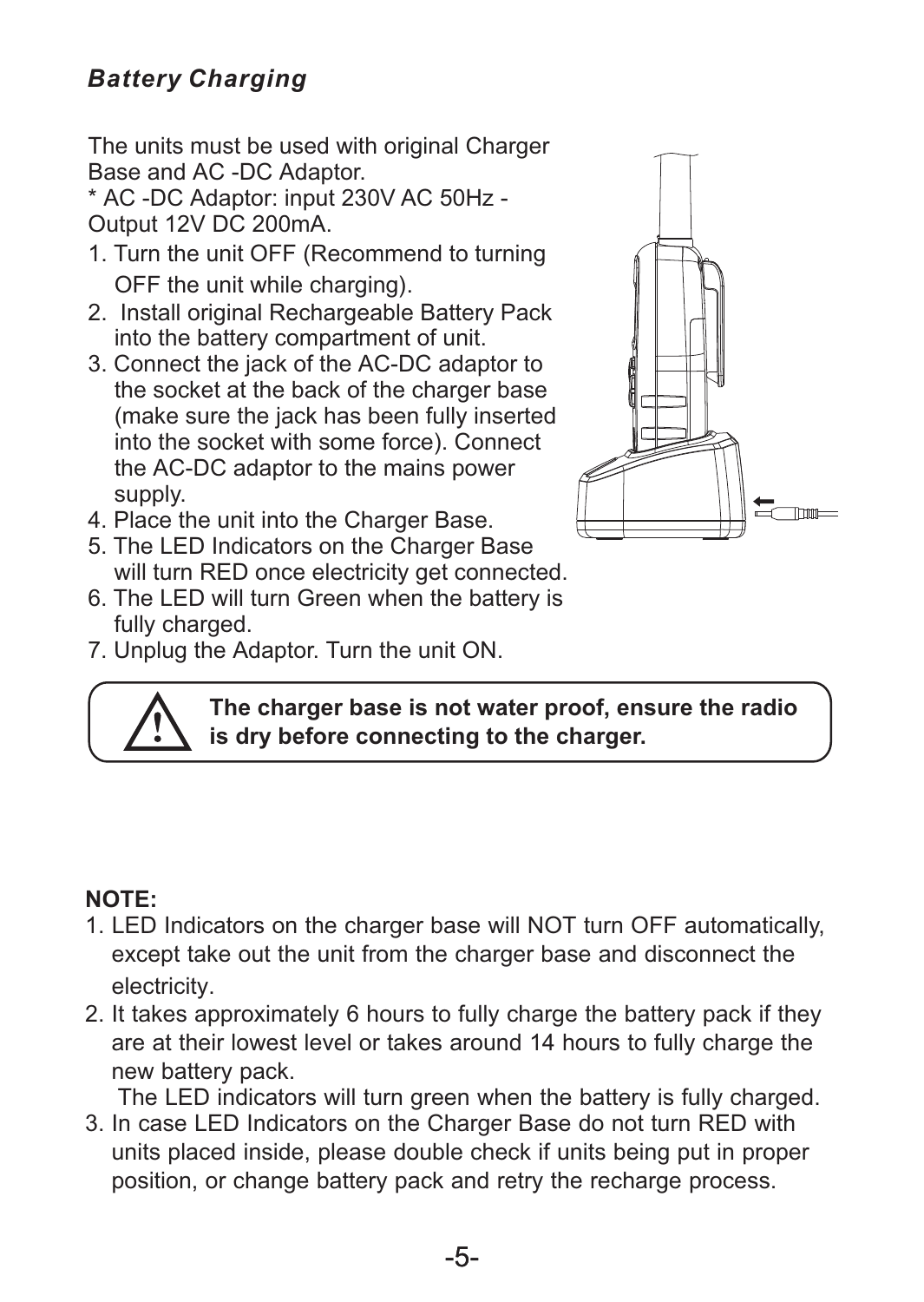# *Battery Pack Warning*

- 1. If you're not going to use the unit for a long period of time e.g. several week, please take out the battery.
- 2. Please dispose of old and defective batteries in a safe & environmentally friendly manner.
- 3. Do not dispose of batteries in fire.
- 4. Only replace batteries with the same or equivalent type recommended by the manufacturer.



The exclamation point within an equilateral triangle is intended to alert the user to the presence of important operating and maintenance (servicing) instructions in the literature accompanying the appliance.

# *Floating/Waterproof*

The radio is designed to meet the water proofing standard of IPX7 and will float in water. It can withstand immersion in water up to 1m depth for 30 min.

This is not suitable for scuba diving.

The radio will only meet this rating if fully assembled and all rubber seals are well maintained and correctly fitted. After your radio is submerged in water, you might notice that the sound is distorted. This is because there is still water remaining in and around the speaker and microphone.

Just shake the radio to clear excess water, and the sound should return to normal.



If your radio is exposed to salt water, clean your radio thoroughly with fresh water, and dry it before turning it on.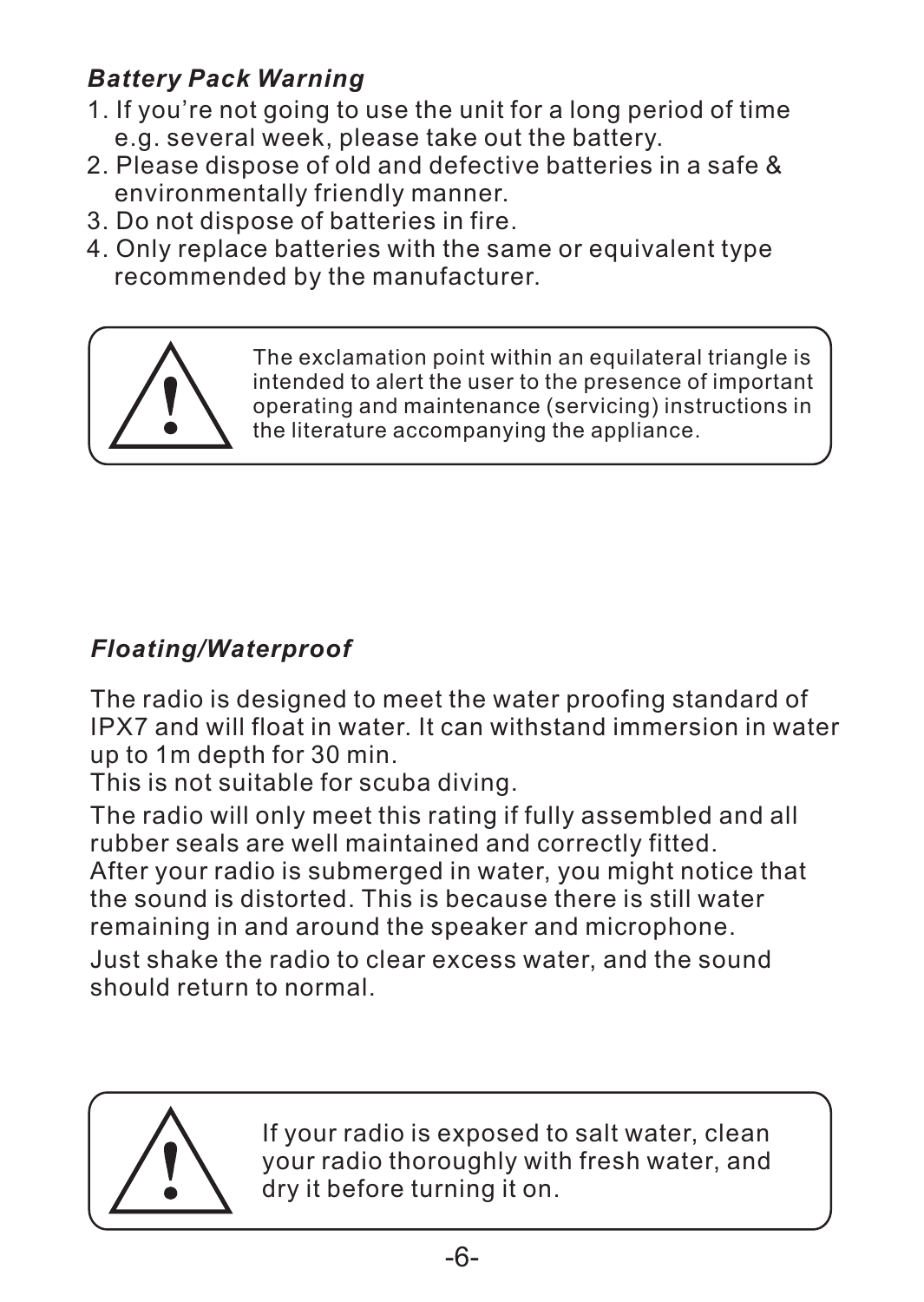# **Operation**

#### **Power ON-OFF**

1. To turn on the unit, press and hold the **ON-OFF** button, the LCD display will show the channel number and the CTCSS code number.

2 . To turn off the unit, press and hold again the **ON-OFF** button.

#### **Using the radio**

The unit has 80 main channels (Channel 22,23,61,62 & 63 being inhibited) and

38 CTCSS codes for each channel. You can communicate with any other radios

 that is using the same main channel & CTCSS code. In Australia,

1. Except in an emergency, the unit must not be operated on channel 5 and 35;

2. Channel 11 is the customary calling channel for establishing communication;

3. Channel 40 is the customary road vehicle channel.

#### **Speaking to other radios**

- 1. Press and hold the **PTT** button, the **TX** icon will be lighted on the LCD display.
- 2. Hold the unit in a vertical position with the Microphone at 5-8 cm from the mouth and then speak.
- 3. When you have finished speaking, release the **PTT** button.
- 4. Now you are ready to receive incoming signal. Adjust the volume to the desired level if necessary.

### **Time-out Timer (TOT)**

A timer disables transmitting after 3 minutes maximum transmission period.

Transmitting can only be reactivated by releasing and pressing the **PTT** button again.

#### **Using the earset-microphone**

1. Plug the earset-microphone into the earphone.

2. Press the **PTT** button on the earphone to speak and release it to listen.

3. Adjust volume control if necessary.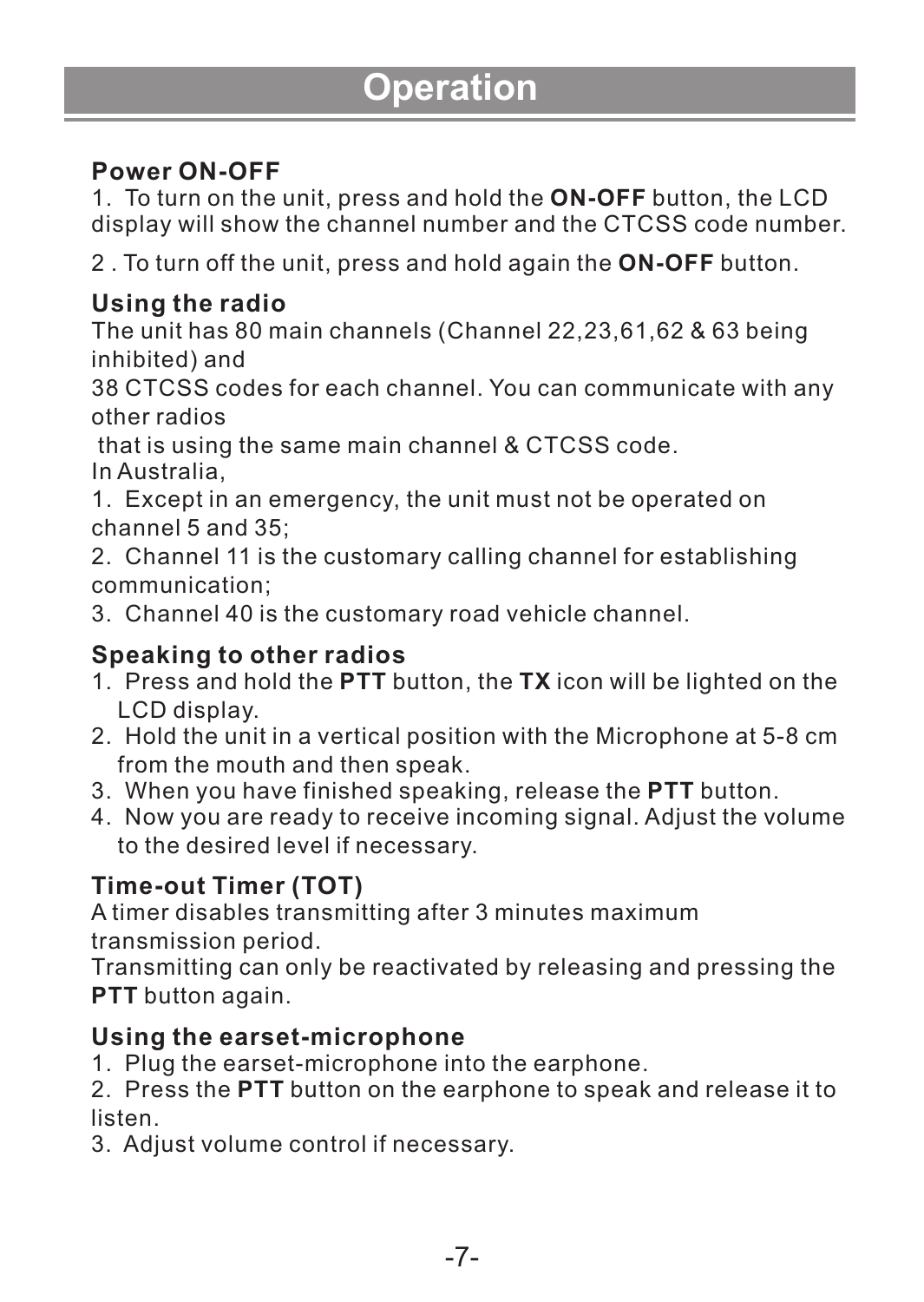### **Channel Selection**

Press the **CH UP** or **CH DOWN** to select the desired channel (1- 80).

The factory default start up channel is channel 1 and subchannel 00.

Before selecting a channel for communication, always listen on it and ensure it is not already being used. Always avoid selecting a busy channel when the unit keeps on receiving signal from unknown party.

Adjust speaker volume (8 Levels)

1. Press the **VOL UP** to increase the volume.

2. Press the **VOL DOWN** to decrease the volume.

The **LE** icon and the selected volume level (01-08) will appear on the LCD display.

### **Repeater function**

Repeater facility is a third party facility which is only available in some local areas.

Only use this function for extending your communication range when you know the channel of the repeater facility in your area.

- **1.** Pre-set the channel (channel 1-8 or 41-48) to the channel as specified by your local repeater station.
- **2.** Press **LOCK** button(12) for 1 second to activate / deactivate the Repeater function.
- **3.** The Radio will automatically send the signal at 30 Channels (Channel 31-38 or 71-78) above the original in order to access the repeater station. After transmitting, the radio reverts back to its original operating channel.

# **ADDITIONAL FUNCTIONS**

### **Menu Operation**

Press MENU button to select the functions. Menu --> CTCSS - TX Power selection --> VOX --> VOX sensitivity --> Channel SCAN --> CTCSS tone SCAN --> Dual Watch --> CALL Tone --> Roger Beep --> Keypad Beep Tone --> Stop Watch

#### **CTCSS Code Selection**

The radio has 38 CTCSS private codes available Different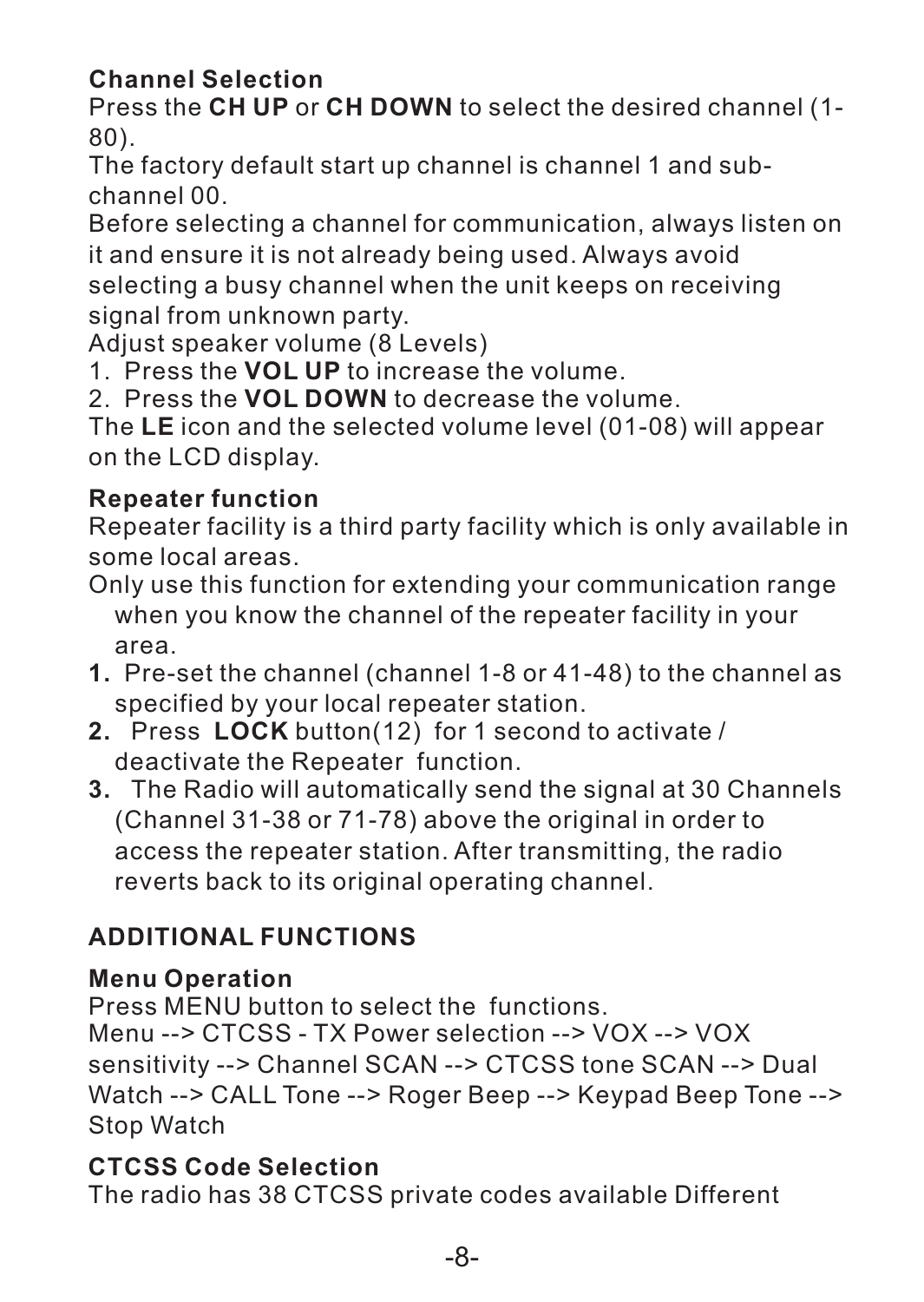CTCSS tones may be associated to different channels. To choose the desired CTCSS code, please proceed as follows:

- 1. Press the **MENU** button until the CTCSS code number blinks on the LCD display. The CTCSS code 00 indicates that no CTCSS tone is programmed on that channel.
- 2. Press the **CH UP** or **CH DOWN** buttons to select the desired CTCSS code number.
- Pressing and holding the **CH UP** or **CH DOWN** buttons, the selection will move quicker.
- 3. To confirm the selection and exit the Menu mode, press the

**LOCK** button or **MENU** button to move to the next function. Selecting a CTCSS code of 00 will disable the CTCSS feature. To communicate between two or more radios, both the channel and CTCSS code selections mst be the same. To communicate with other models and brands of radios, the actual radio frequency and CTCSS frequency must be matched. The frequency chart and CTCSS code chart are included to help with this selection.

#### **Transmitter RF Power Setting**

Your radio has a HI/LO Power selection function. This function is very convenient to reduce the current drain and extend battery life when communicating within short distance. To select the output power proceed as follows:

- 1. Press the **MENU** button twice, until the HI or Lo icon will blink on the LCD display.
- 2. Press the **CH UP** or **CH DOWN** button to select the desired power level HI (high power) or LO (low power).
- 3. To confirm the selection and exit the Menu mode, press **LOCK** button or **MENU** button to move to the next function.

### **VOX (Handsfree use) Function**

Your radio is equipped with a user selectable Voice Operated Transmitter function (VOX), that is used for automatic voice transmission ( handsfree use or baby room monitor use). In this mode, transmission is automatically initiated by speaking into the microphone and there is no need to push the PTT button. To enable the VOX function, please proceed as follows:

1. Press the **MENU** button three time, until the **VOX** icon and the **OFF** indication appear on the LCD display.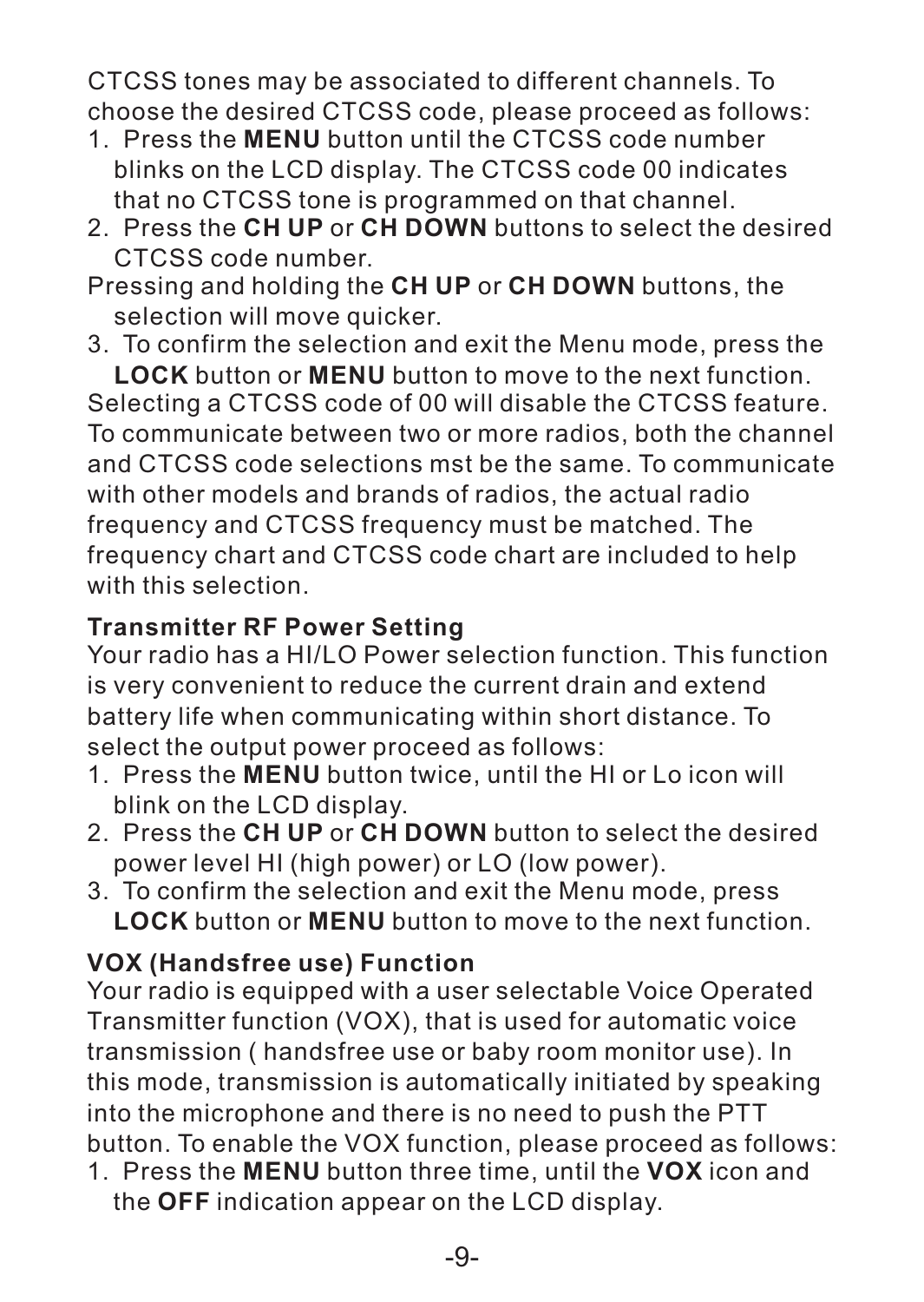- 2. Press the **CH UP** or **CH DOWN** buttons to enable the VOX function; the **On** indication will appear on the LCD display.
- 3. To confirm the selection and exit the Menu Mode, press **LOCK** button or **MENU** button to move to the VOX sensitivity level selection function.

### **VOX Sensitivity Level Selectio**n

- 1. Press the **MENU** button four times, until the **LE** indication, the **VOX** icon and the selected VOX level will blink on the LCD display.
- 2. Press the **CH UP** or **CH DOWN** buttons to select the level of sensitivity (from 01 to 05). The VOX level 05 indicates the highest VOX sensitivity.
- 3. To confirm the selection and exit the Menu mode, press **LOCK** button or **MENU** button to move to the next function.
- 4. When VOX feature is on, the **VOX** icon will appear on the LCD display.
- 5. You can plug in the earset-microphone for handsfree talking and listening.
- Please speak close to the mic in order to activate the VOX function.

### **Channel Scanning**

To start the channel SCAN function proceed as follows:

1. Press the **MENU** button five times, until the channel number and the **SC** icon will blink on the LCD display.

Press the **CH UP** or **CH DOWN** buttons to start the automatic channel scanning.

SCAN will automatically stop when a signal is detected on one channel, in order to listen to the communication and SCAN will re-start when no more signal is detected on that channels.

2. If you press the **PTT** or **LOCK** buttons during the SCAN operation, SCAN will stop automatically and radio will set the last used channel.

### **CTCSS tone Scanning**

This function allows CTCSS tone scanning on the selected channel.

Please proceed as follows: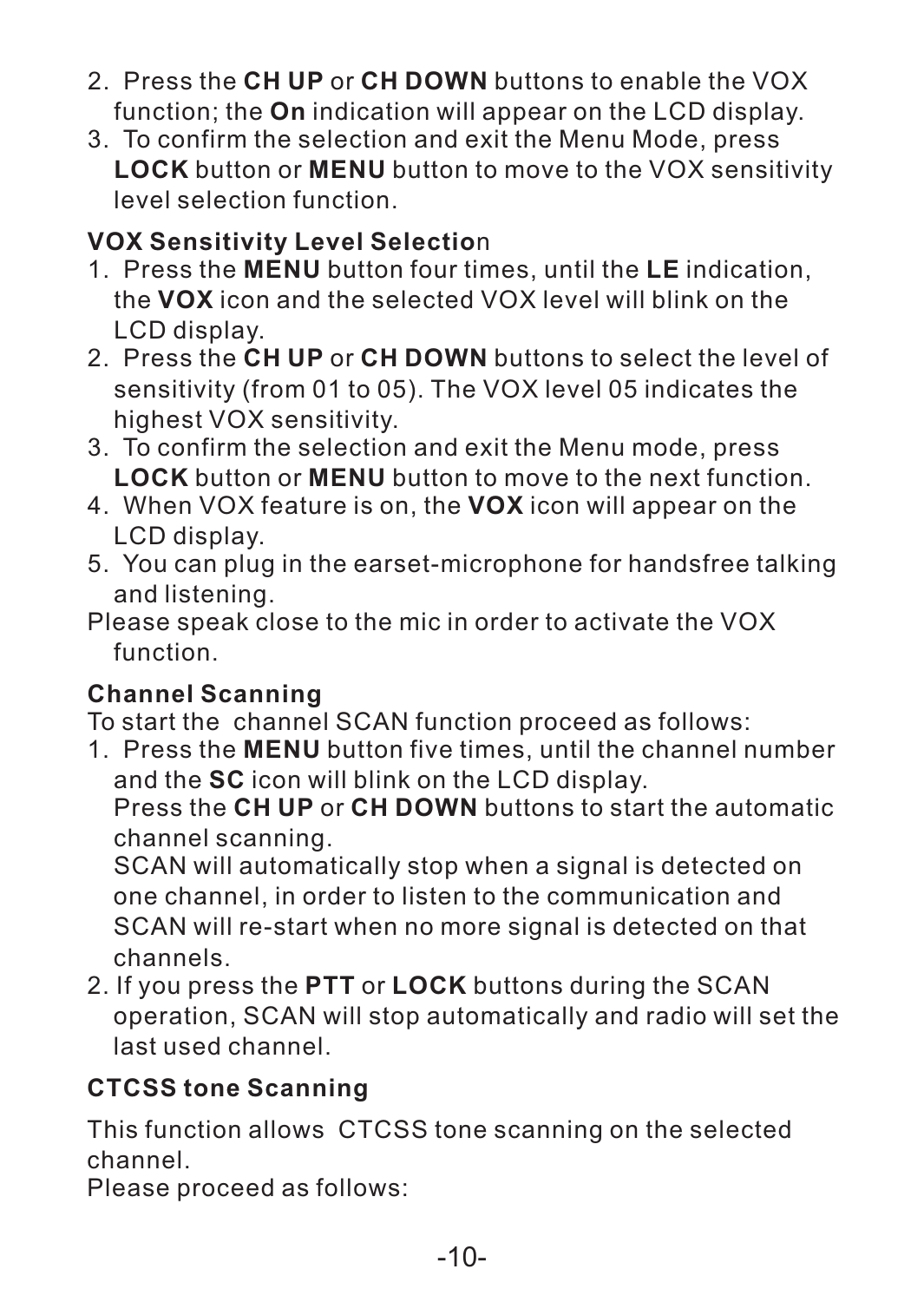1. Select the desired channel number, the CTCSS tone scanning will be activated on this channel.

2. Press the **MENU** button six times, until the CTCSS tone number and the SC icon will blink on the LCD display.

- 3. Press the **CH UP** or **CH DOWN** buttons to start the automatic CTCSS tone scanning on the selected channel; the SC icon will be lighted on the LCD display. SCAN will automatically stop when a signal is detected on the active channel, in order to listen to the communication and SCAN will re-start when no more signal is detected on that channel.
- 4. If you press the **PTT** or **LOCK** buttons during the SCAN operation, SCAN will stop and radio will return to the the last used channel.

# **Dual Watch Function**

The radio is equipped with a Dual Watch function that allows to monitor 2 different channels without the CTCSS code.

To set the Dual Watch function, please proceed as follows:

- 1. Select the first channel to be monitored.
- 2. Press the **MENU** button seven times, until the DW icon and the selected channel will blink on the LCD display.
- 3. Press the **CH UP** or **CH DOWN** buttons to select the second channel to be monitored.
- 4. Now the radio will start monitoring the two channels and will stop when a signal is received on one of the two stored channels.
- 5. To disable the Dual Watch function and return to Stand-by mode, press the **LOCK** button.

### **Call Tone Setting**

Call tone can only be transmitted once (not more than 3 sec.) in any 60 sec period.

It means that the unit will not transmit a call tone more than once no matter how many times you press the "**Call**" button within a minute.

The radio is equipped with 5 user selectable Call tone melodies. To set the desired Call tone melody, please proceed as follows:

1. Press the **MENU** button eight times, until the C indication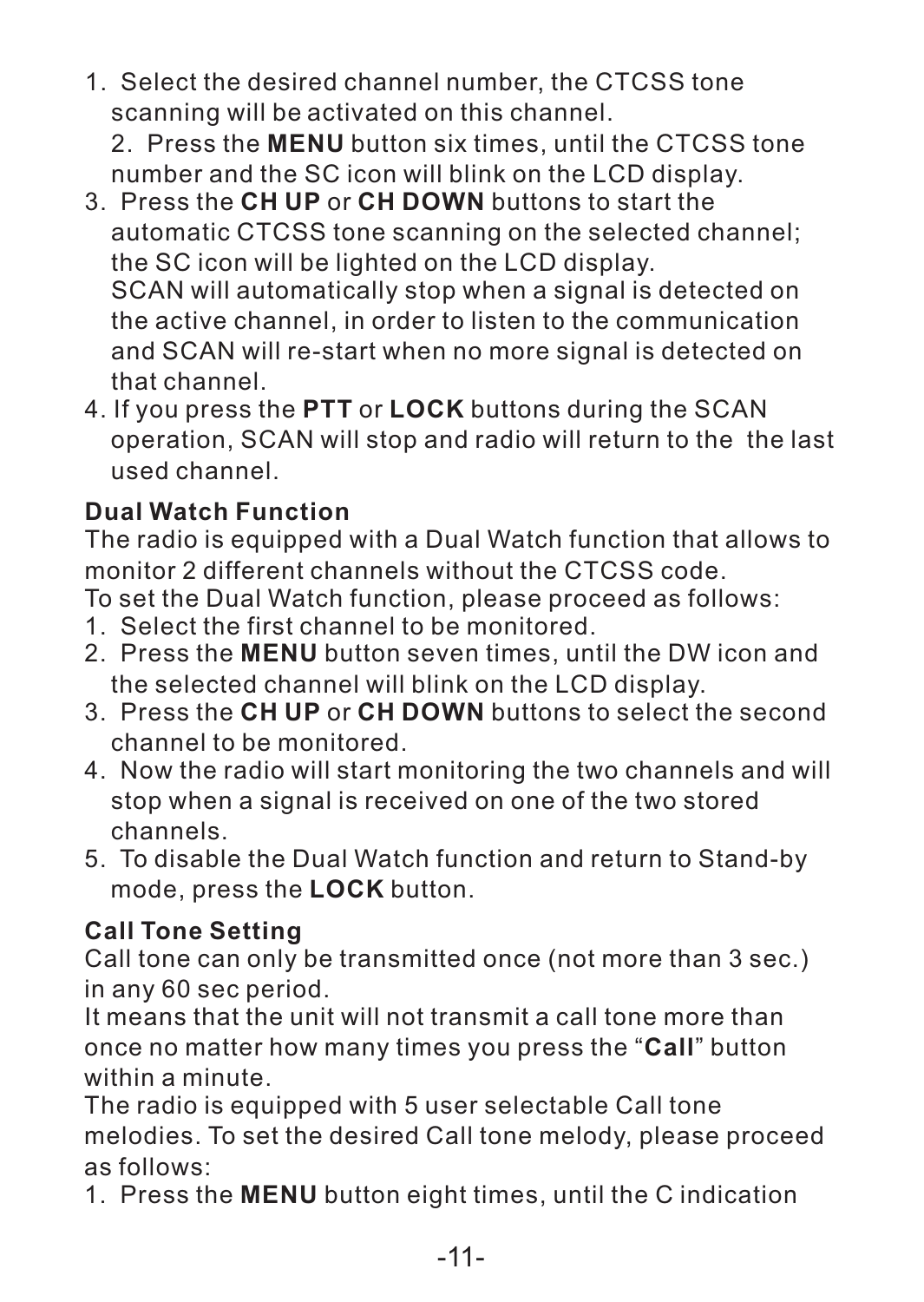and melody number will blink on the LCD display.

- 2. Press the **CH UP** or **CH DOWN** buttons to set the desired melody, between the 5 available melodies.
- 3. To confirm the selection and exit the Menu mode, press **LOCK** button or **MENU** button to move to the next function.
- 4. Press the **Call** button to transmit the Call Tone Melody.

# **Roger Beep Tone Setting**

The radio is equipped with a user selectable Roger Beep Tone feature, which enables you to send a Beep Tone at the end of each transmission after every release of the **PTT** button. This will prompt any receiving unit that your transmission has ended. To enable or disable this function, please proceed as follows:

- 1. Press the **MENU** button nine times, until the Roger Beep icon and the **On** or **OFF** indications will blink on the LCD display.
- 2. Press the **CH UP** or **CH DOWN** buttons to set the desired selection On (Roger Beep tone enabled) or OFF (Roger Beep tone disabled). If the Roger Beep function is enabled, a beep tone is heard to confirm the selection.
- 3. To confirm the selection and exit the Menu mode, press **LOCK** button or **MENU** button to move to the next function.
- 4. When the Roger Beep tone is enabled, the tone icon appears on the LCD display.

### **Keypad Program Tone Setting**

When a key is pressed, a beep tone is heard to confirm your command. The user may enable or disable this keypad program tone.

1. Press the **MENU** ten times, until the keypad tone icon and the On and OFF indications will blink on the LCD display.

2. Press the **CH UP** or **CH DOWN** buttons to set the desired selection on (keypad tone enabled) or OFF (keypad tone disabled). If the keypad tone is enabled, a beep tone is heard to confirm the selection.

3. To confirm the selection and exit the Menu mode, press **LOCK** button or **MENU** button to move to the next function.

4. When the Keypad tone is enabled, the tone icon appears on the LCD display.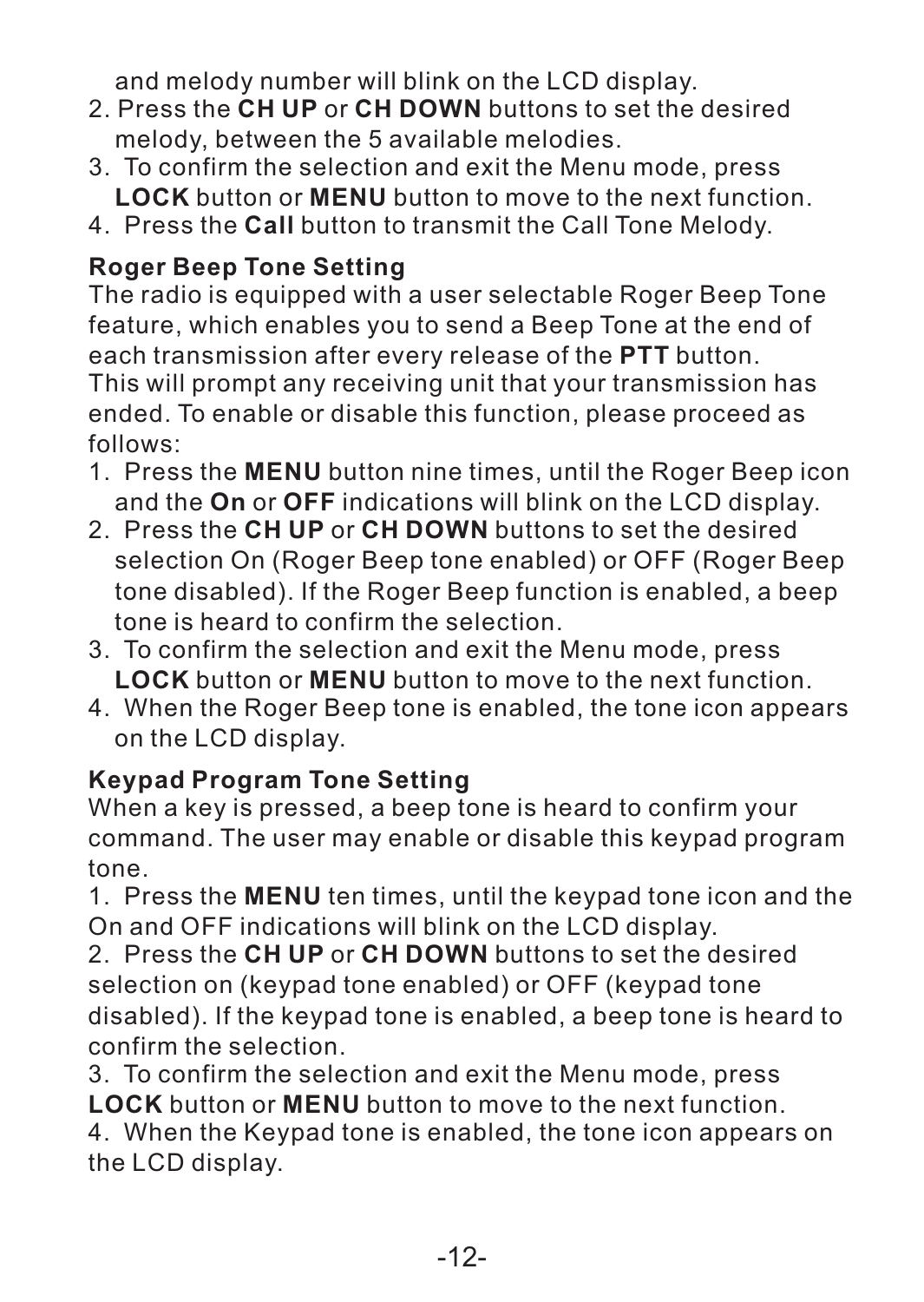#### **Stop Watch function**

This function will enable a one hour timer function.

- 1. Press the **MENU** button eleven times, until the Stop Watch icon and the 00:00 indication will blink on the LCD display.
- 2. Press the **CH UP** button to start counting and press the **CH DOWN** button to stop the function. The radio can still operate in this mode.
- 3. Press the **CH UP** button again to re-start.
- 4. To reset the timer press the **CH DOWN** button two times.
- 5. To exit to Stand-by mode press the **LOCK** button.

# **ADDITIONAL FUNCTIONS**

# **Keypad Lock**

To avoid entering unwanted command, press and hold the **LOCK** button for about 2 seconds. The Lock icon will appear on the LCD display. When the keypad is locked, the **PTT**, **CALL** and **Monitor** buttons are enabled. To unlock the keypad press and hold the **LOCK** button for about 2 seconds.

# **LCD Backlight**

Shortly press the **MONITOR** button to backlight the LCD display. Press this button again to turn OFF the LCD backlight.

### **Monitor Function**

Press and hold the **MONITOR** button for about 4 seconds to activate the Monitor function. Press **MONITOR** button once to return.

If require to listen to weak signal with background noise temporarily, press and hold **MONITOR** button for about 2 seconds. You will hear background noise and possible weak signal from the unit. Release **MONITOR** button within 2 seconds to return.

### **Automatic Power Save**

The radio has a Automatic Power Save circuit designed to extend battery life. If it senses no signal within 10 seconds, it automatically switches to the Power Save mode. The Power Save icon will appear on the LCD display.

The radio can still receive transmission in this mode.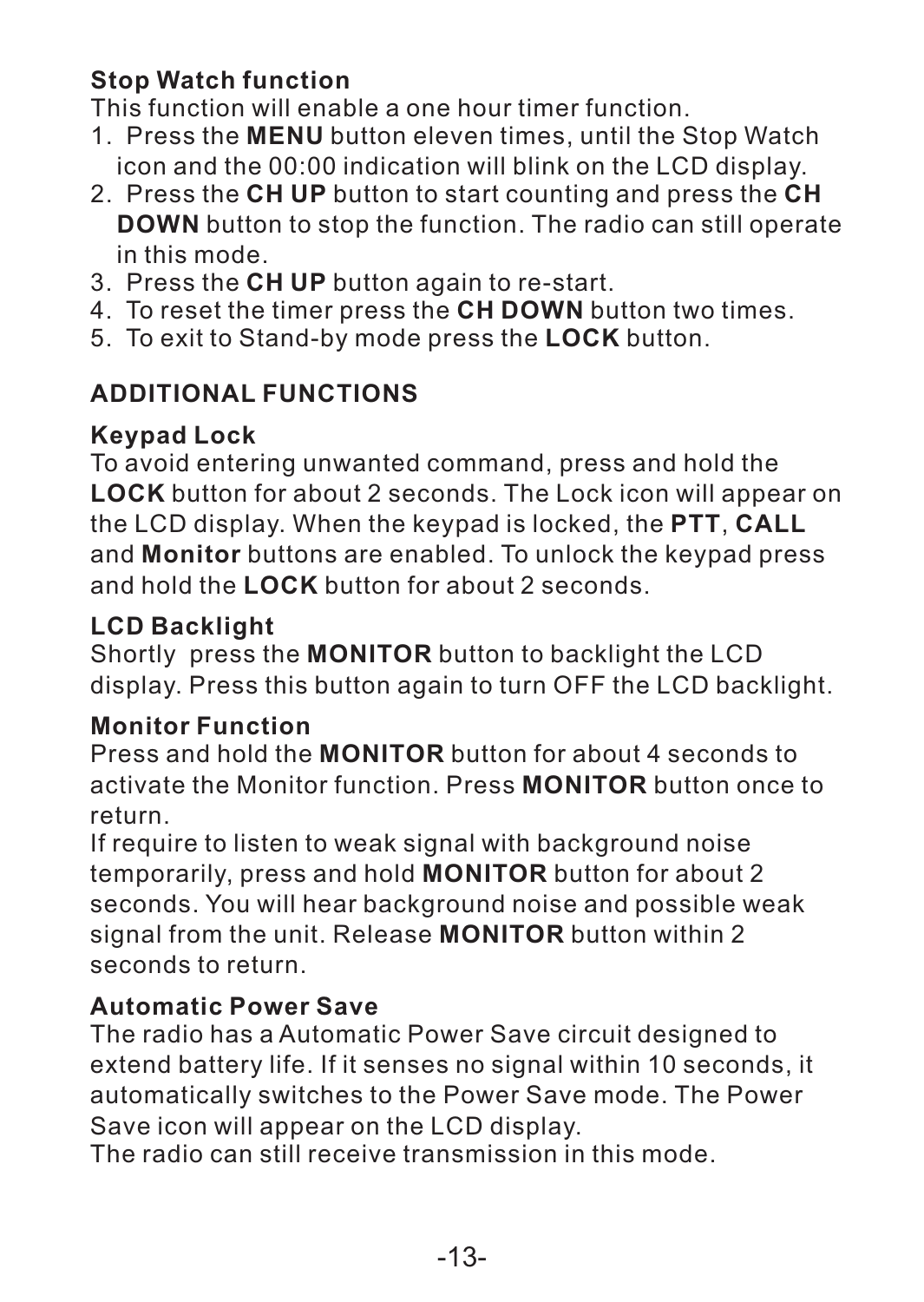# **Channel Table**

| Channel<br><b>Number</b> | Frequency<br>(MHZ) | Channel<br><b>Number</b> | Frequency<br>(MHZ) | Channel<br><b>Number</b> | <b>Frequency</b><br>(MHZ) |
|--------------------------|--------------------|--------------------------|--------------------|--------------------------|---------------------------|
| $1*$                     | 476.4250           | 28                       | 477.1000           | 55                       | 476.7875                  |
| $2^*$                    | 476.4500           | 29                       | 477.1250           | 56                       | 476.8125                  |
| $3*$                     | 476.4750           | 30                       | 477.1500           | 57                       | 476.8375                  |
| $4*$                     | 476.5000           | $31*$                    | 477.1750           | 58                       | 476.8625                  |
| $5*$                     | 476.5250           | $32*$                    | 477.2000           | 59                       | 476.8875                  |
| $6*$                     | 476.5500           | $33*$                    | 477.2250           | 60                       | 476.9125                  |
| $7*$                     | 476.5750           | $34*$                    | 477.2500           | $61++$                   | $\overline{\phantom{0}}$  |
| $8*$                     | 476.6000           | $35*$                    | 477.2750           | $62 + +$                 |                           |
| 9                        | 476.6250           | $36*$                    | 477.3000           | $63++$                   |                           |
| 10                       | 476.6500           | $37*$                    | 477.3250           | 64                       | 477.0125                  |
| 11                       | 476.6750           | $38*$                    | 477.3500           | 65                       | 477.0375                  |
| 12                       | 476.7000           | 39                       | 477.3750           | 66                       | 477.0625                  |
| 13                       | 476.7250           | 40                       | 477.4000           | 67                       | 477.0875                  |
| 14                       | 476.7500           | $41*$                    | 476.4375           | 68                       | 477.1125                  |
| 15                       | 476.7750           | $42*$                    | 476.4625           | 69                       | 477.1375                  |
| 16                       | 476.8000           | $43*$                    | 476.4875           | 70                       | 477.1625                  |
| 17                       | 476.8250           | $44*$                    | 476.5125           | $71*$                    | 477.1875                  |
| 18                       | 476.8500           | $45*$                    | 476.5375           | $72*$                    | 477.2125                  |
| 19                       | 476.8750           | 46*                      | 476.5625           | $73*$                    | 477.2375                  |
| 20                       | 476.9000           | $47*$                    | 476.5875           | $74*$                    | 477.2625                  |
| 21                       | 476.9250           | 48*                      | 476.6125           | $75*$                    | 477.2875                  |
| $22+$                    | 476.9500           | 49                       | 476.6375           | $76*$                    | 477.3125                  |
| $23+$                    | 476.9750           | 50                       | 476.6625           | $77*$                    | 477.3375                  |
| 24                       | 477.0000           | 51                       | 476.6875           | $78*$                    | 477.3625                  |
| 25                       | 477.0250           | 52                       | 476.7125           | 79                       | 477.3875                  |
| 26                       | 477.0500           | 53                       | 476.7375           | 80                       | 477.4125                  |
| 27                       | 477.0750           | 54                       | 476.7625           |                          |                           |

\* Channel 5 and 35 are for emergency calling. Please do not use these sub-channels in non-emergency cases.

+ Speech telephony is inhibited on Channel 22 and 23.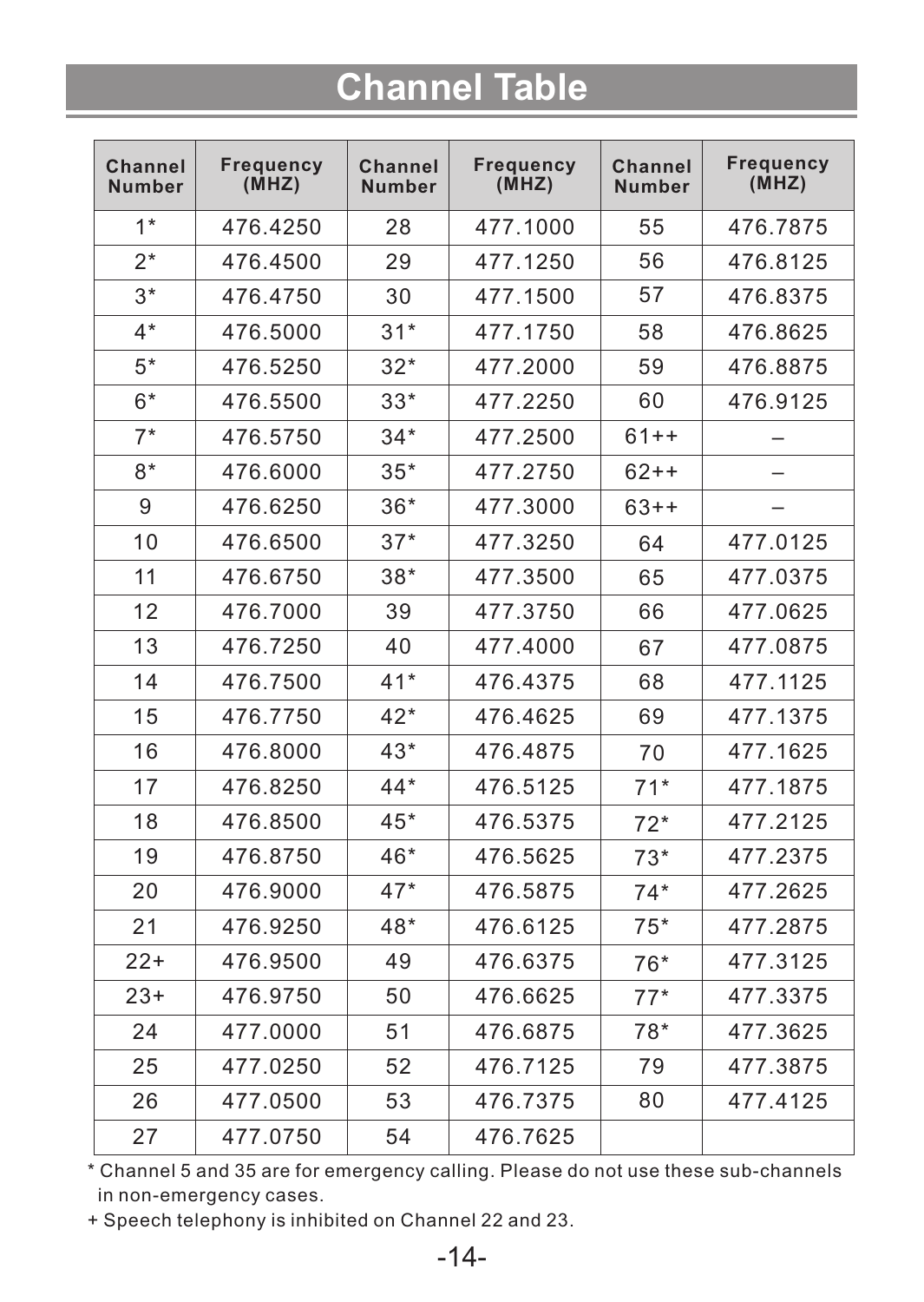\* Channel 1-8 and 31-38, 41-48 and 71-78 are used as repeater channels with 750kHz offset. Channels 1-8 and 41-48 are used for mobile reception and channels 31-38 and 71-78 for mobile transmission.

 Only use this repeater function when a long distance communication via the local repeater facility is specifically required. Unless it is necessary, to avoid operation on locally used repeater input channels (channels 31 to 38 and channels 71 to 78) or locally used repeater receiving channels (channels 1 to 8 and channels 41 to 48) is recommended.

++ Channel 61, 62 and 63 are reserved for future use. They cannot be activated until approved by the ACMA CBRS Class Licence in Australia.

| Sub            | Frequency | Sub     | Frequency | Sub     | Frequency |
|----------------|-----------|---------|-----------|---------|-----------|
| Channel        | (HZ)      | Channel | (HZ)      | Channel | (HZ)      |
| 1              | 67.0      | 14      | 107.2     | 27      | 167.9     |
| $\overline{2}$ | 71.9      | 15      | 110.9     | 28      | 173.8     |
| 3              | 74.4      | 16      | 114.8     | 29      | 179.9     |
| 4              | 77.0      | 17      | 118.8     | 30      | 186.2     |
| 5              | 79.7      | 18      | 123.0     | 31      | 192.8     |
| 6              | 82.5      | 19      | 127.3     | 32      | 203.5     |
| $\overline{7}$ | 85.4      | 20      | 131.8     | 33      | 210.7     |
| 8              | 88.5      | 21      | 136.5     | 34      | 218.1     |
| 9              | 91.5      | 22      | 141.3     | 35      | 225.7     |
| 10             | 94.8      | 23      | 146.2     | 36      | 233.6     |
| 11             | 97.4      | 24      | 151.4     | 37      | 241.8     |
| 12             | 100.0     | 25      | 156.7     | 38      | 250.3     |
| 13             | 103.5     | 26      | 162.2     |         |           |

# **CTCSS Frequency Table**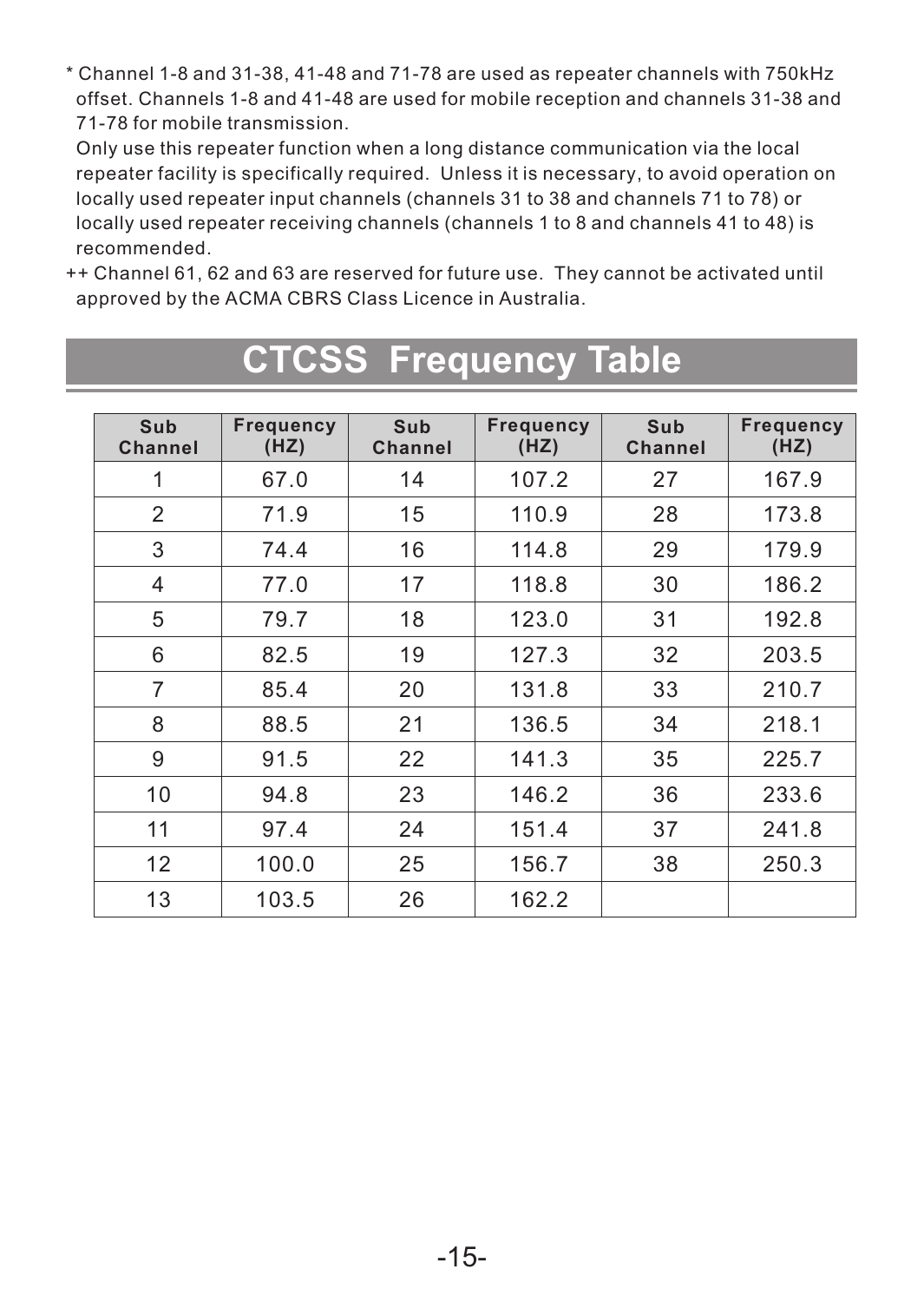#### *General*

Frequency Control Frequency Tolerance Transmit Receive Operation Temperature Antenna Microphone Display Speaker Power Source

#### *Transmitter*

Frequency Range Frequency Stability Power Output Spurious Emissions Current Drain

*Receiver* Receiver Type

Frequency Range Sensitivity (20dB SINAD) Squelch Sensitivity Audio Frequency Response Adjacent Channel Selectivity Audio Output Power Current Drain Max. Audio PLL

3.5PPM (at 25°C) 3.5PPM (at 25°C)  $0^{\circ}$ C to +55 $^{\circ}$ C Integral Antenna Built-in Electret type Liquid Crystal Display 8Ω, 1 Watt Rechargeable Li-ion Battery pack 7.4V 950mAh

476.425 - 477.4125MHz ±10 PPM 0.5W & 3W 0.25 μW 500mA (0.5W), 1200mA (3W)

Double Conversion Super Heterodyne Phase Locked Loop system for Local Oscillator 476.425 - 477.4125MHz -3 dBμV (emf) Tight 1μV ±6 dB 500 to 2000Hz 70 dB @ ±25 kHz 0.5W @ 10% THD 40mA 350mA